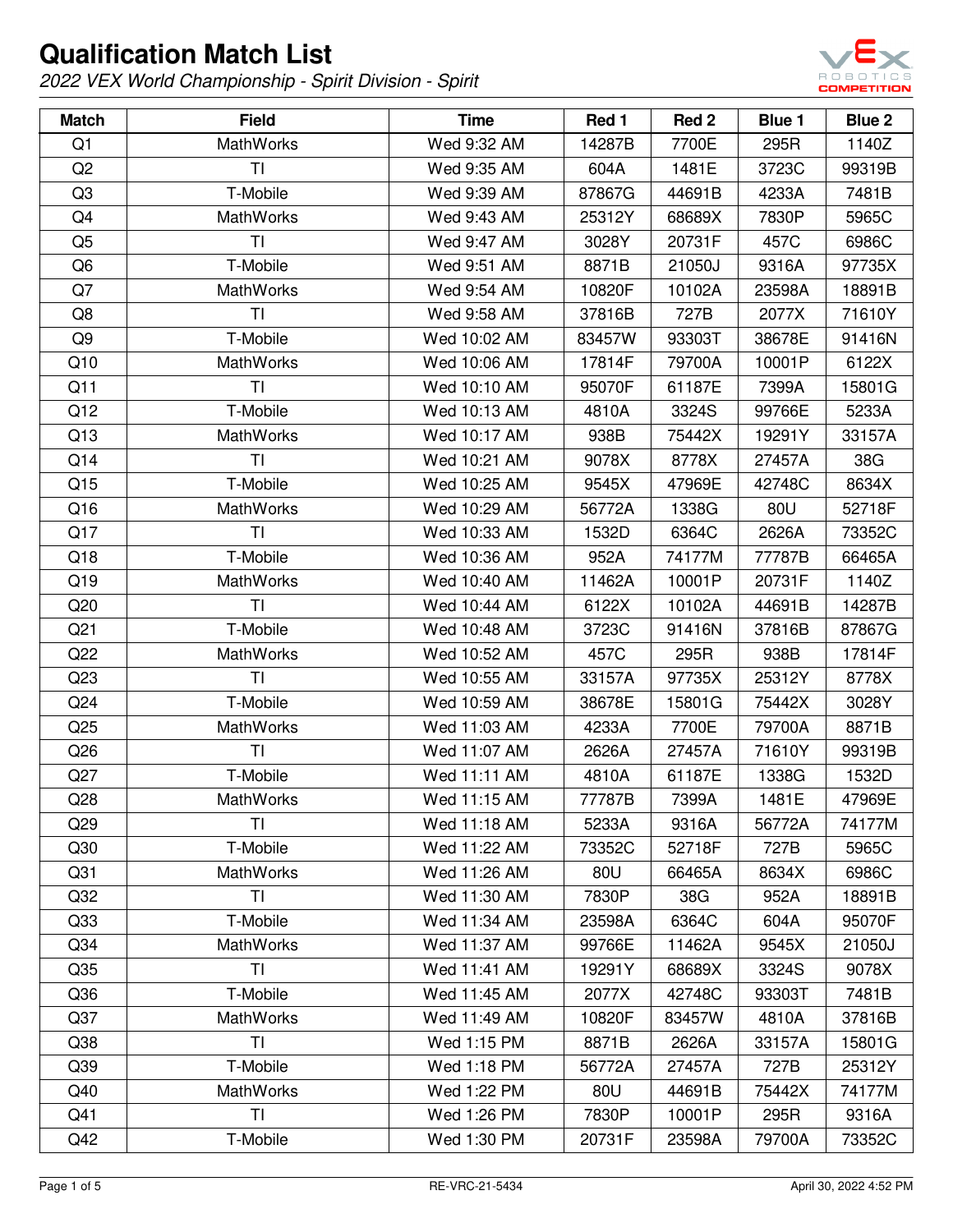

| <b>Match</b>    | <b>Field</b>     | <b>Time</b> | Red 1  | Red <sub>2</sub> | Blue 1 | Blue 2 |
|-----------------|------------------|-------------|--------|------------------|--------|--------|
| Q43             | <b>MathWorks</b> | Wed 1:34 PM | 952A   | 1532D            | 11462A | 91416N |
| Q44             | TI               | Wed 1:37 PM | 77787B | 87867G           | 9078X  | 604A   |
| Q45             | T-Mobile         | Wed 1:41 PM | 71610Y | 42748C           | 19291Y | 14287B |
| Q46             | <b>MathWorks</b> | Wed 1:45 PM | 52718F | 21050J           | 61187E | 938B   |
| Q47             | <b>TI</b>        | Wed 1:49 PM | 7481B  | 9545X            | 3324S  | 1338G  |
| Q48             | T-Mobile         | Wed 1:53 PM | 1140Z  | 5233A            | 1481E  | 4233A  |
| Q49             | <b>MathWorks</b> | Wed 1:56 PM | 99319B | 38678E           | 17814F | 10820F |
| Q50             | <b>TI</b>        | Wed 2:00 PM | 8634X  | 18891B           | 95070F | 93303T |
| Q51             | T-Mobile         | Wed 2:04 PM | 97735X | 457C             | 38G    | 7700E  |
| Q52             | <b>MathWorks</b> | Wed 2:08 PM | 6986C  | 47969E           | 6364C  | 10102A |
| Q53             | ΤI               | Wed 2:12 PM | 6122X  | 2077X            | 68689X | 7399A  |
| Q54             | T-Mobile         | Wed 2:16 PM | 5965C  | 99766E           | 83457W | 3723C  |
| Q <sub>55</sub> | MathWorks        | Wed 2:19 PM | 8778X  | 66465A           | 3028Y  | 44691B |
| Q56             | ΤI               | Wed 2:23 PM | 7481B  | 37816B           | 56772A | 7830P  |
| Q57             | T-Mobile         | Wed 2:27 PM | 938B   | 80U              | 23598A | 5233A  |
| Q58             | MathWorks        | Wed 2:31 PM | 9316A  | 75442X           | 1532D  | 10820F |
| Q59             | <b>TI</b>        | Wed 2:35 PM | 4233A  | 727B             | 38678E | 4810A  |
| Q60             | T-Mobile         | Wed 2:38 PM | 952A   | 52718F           | 20731F | 7700E  |
| Q <sub>61</sub> | MathWorks        | Wed 2:42 PM | 19291Y | 25312Y           | 10102A | 21050J |
| Q62             | T <sub>l</sub>   | Wed 2:46 PM | 7399A  | 93303T           | 1140Z  | 604A   |
| Q63             | T-Mobile         | Wed 2:50 PM | 14287B | 2626A            | 9545X  | 457C   |
| Q64             | <b>MathWorks</b> | Wed 2:54 PM | 9078X  | 66465A           | 61187E | 99766E |
| Q65             | <b>TI</b>        | Wed 2:58 PM | 17814F | 71610Y           | 1338G  | 3723C  |
| Q66             | T-Mobile         | Wed 3:01 PM | 38G    | 91416N           | 8871B  | 3028Y  |
| Q67             | MathWorks        | Wed 3:05 PM | 18891B | 68689X           | 97735X | 42748C |
| Q <sub>68</sub> | ΤI               | Wed 3:09 PM | 33157A | 99319B           | 6122X  | 73352C |
| Q <sub>69</sub> | T-Mobile         | Wed 3:13 PM | 8634X  | 15801G           | 77787B | 8778X  |
| Q70             | <b>MathWorks</b> | Wed 3:17 PM | 5965C  | 1481E            | 87867G | 79700A |
| Q71             | ΤI               | Wed 3:20 PM | 95070F | 83457W           | 47969E | 11462A |
| Q72             | T-Mobile         | Wed 3:24 PM | 295R   | 2077X            | 27457A | 6364C  |
| Q73             | MathWorks        | Wed 3:28 PM | 6986C  | 3324S            | 10001P | 74177M |
| Q74             | <b>TI</b>        | Wed 3:32 PM | 37816B | 93303T           | 938B   | 7700E  |
| Q75             | T-Mobile         | Wed 3:36 PM | 1338G  | 727B             | 38G    | 44691B |
| Q76             | MathWorks        | Wed 3:40 PM | 1140Z  | 7830P            | 42748C | 75442X |
| Q77             | T <sub>l</sub>   | Wed 3:43 PM | 73352C | 9316A            | 457C   | 952A   |
| Q78             | T-Mobile         | Wed 3:47 PM | 7399A  | 91416N           | 21050J | 8634X  |
| Q79             | <b>MathWorks</b> | Wed 3:51 PM | 604A   | 18891B           | 80U    | 4810A  |
| Q80             | <b>TI</b>        | Wed 3:55 PM | 6122X  | 25312Y           | 38678E | 77787B |
| Q81             | T-Mobile         | Wed 3:59 PM | 5965C  | 61187E           | 10102A | 295R   |
| Q82             | <b>MathWorks</b> | Wed 4:02 PM | 11462A | 3324S            | 52718F | 23598A |
| Q83             | <b>TI</b>        | Wed 4:06 PM | 95070F | 9545X            | 10820F | 6986C  |
| Q84             | T-Mobile         | Wed 4:10 PM | 79700A | 3028Y            | 68689X | 99319B |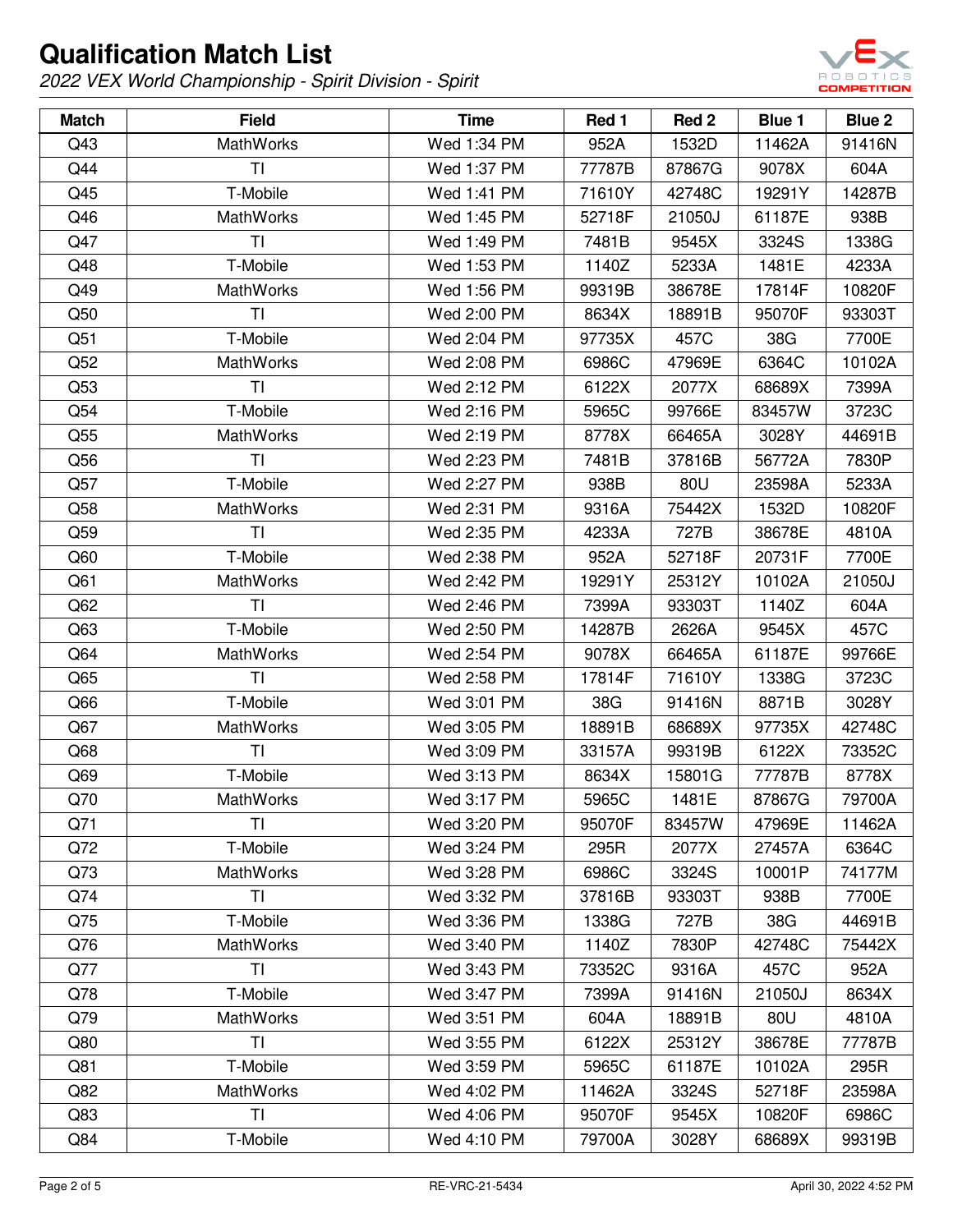

| <b>Match</b> | <b>Field</b>     | <b>Time</b> | Red 1  | Red 2  | Blue 1 | Blue 2 |
|--------------|------------------|-------------|--------|--------|--------|--------|
| Q85          | <b>MathWorks</b> | Wed 4:14 PM | 5233A  | 20731F | 83457W | 27457A |
| Q86          | <b>TI</b>        | Wed 4:18 PM | 8871B  | 19291Y | 2077X  | 8778X  |
| Q87          | T-Mobile         | Wed 4:22 PM | 99766E | 56772A | 87867G | 14287B |
| Q88          | <b>MathWorks</b> | Wed 4:25 PM | 74177M | 7481B  | 2626A  | 47969E |
| Q89          | <b>TI</b>        | Wed 4:29 PM | 33157A | 10001P | 4233A  | 71610Y |
| Q90          | T-Mobile         | Wed 4:33 PM | 6364C  | 9078X  | 1481E  | 17814F |
| Q91          | MathWorks        | Wed 4:37 PM | 15801G | 3723C  | 97735X | 1532D  |
| Q92          | <b>TI</b>        | Wed 4:41 PM | 75442X | 7700E  | 66465A | 5965C  |
| Q93          | T-Mobile         | Wed 4:44 PM | 3028Y  | 8634X  | 3324S  | 952A   |
| Q94          | <b>MathWorks</b> | Wed 4:48 PM | 44691B | 99319B | 7399A  | 11462A |
| Q95          | <b>TI</b>        | Wed 4:52 PM | 1338G  | 6986C  | 68689X | 37816B |
| Q96          | T-Mobile         | Wed 4:56 PM | 77787B | 2077X  | 99766E | 20731F |
| Q97          | <b>MathWorks</b> | Wed 5:00 PM | 42748C | 38G    | 79700A | 9316A  |
| Q98          | <b>TI</b>        | Wed 5:04 PM | 4233A  | 14287B | 91416N | 18891B |
| Q99          | T-Mobile         | Wed 5:07 PM | 10102A | 604A   | 5233A  | 7481B  |
| Q100         | MathWorks        | Wed 5:11 PM | 1532D  | 8778X  | 295R   | 21050J |
| Q101         | <b>TI</b>        | Wed 5:15 PM | 6122X  | 23598A | 15801G | 9545X  |
| Q102         | T-Mobile         | Wed 5:19 PM | 457C   | 52718F | 83457W | 9078X  |
| Q103         | MathWorks        | Wed 5:23 PM | 97735X | 74177M | 93303T | 71610Y |
| Q104         | TI               | Wed 5:26 PM | 1140Z  | 4810A  | 66465A | 47969E |
| Q105         | T-Mobile         | Wed 5:30 PM | 938B   | 56772A | 6364C  | 8871B  |
| Q106         | MathWorks        | Wed 5:34 PM | 17814F | 19291Y | 727B   | 61187E |
| Q107         | TI               | Wed 5:38 PM | 38678E | 87867G | 80U    | 2626A  |
| Q108         | T-Mobile         | Wed 5:42 PM | 1481E  | 73352C | 7830P  | 95070F |
| Q109         | MathWorks        | Wed 5:45 PM | 3723C  | 10820F | 27457A | 33157A |
| Q110         | <b>TI</b>        | Wed 5:49 PM | 10001P | 25312Y | 8634X  | 5233A  |
| Q111         | T-Mobile         | Wed 5:53 PM | 83457W | 1338G  | 42748C | 604A   |
| Q112         | MathWorks        | Wed 5:57 PM | 79700A | 14287B | 952A   | 2077X  |
| Q113         | ΤI               | Wed 6:01 PM | 21050J | 68689X | 4810A  | 7481B  |
| Q114         | T-Mobile         | Wed 6:05 PM | 4233A  | 99319B | 20731F | 3324S  |
| Q115         | MathWorks        | Wed 6:08 PM | 5965C  | 44691B | 56772A | 97735X |
| Q116         | TI               | Wed 6:12 PM | 8778X  | 6364C  | 37816B | 457C   |
| Q117         | T-Mobile         | Wed 6:16 PM | 6986C  | 7399A  | 9078X  | 938B   |
| Q118         | <b>MathWorks</b> | Wed 6:20 PM | 66465A | 10102A | 95070F | 727B   |
| Q119         | TI               | Wed 6:24 PM | 1481E  | 9316A  | 6122X  | 2626A  |
| Q120         | T-Mobile         | Wed 6:27 PM | 91416N | 77787B | 75442X | 10001P |
| Q121         | MathWorks        | Wed 6:31 PM | 7700E  | 73352C | 19291Y | 38678E |
| Q122         | T <sub>l</sub>   | Wed 6:35 PM | 15801G | 7830P  | 93303T | 17814F |
| Q123         | T-Mobile         | Wed 6:39 PM | 71610Y | 23598A | 25312Y | 99766E |
| Q124         | MathWorks        | Wed 6:43 PM | 38G    | 3723C  | 9545X  | 1140Z  |
| Q125         | ΤI               | Wed 6:47 PM | 3028Y  | 11462A | 74177M | 33157A |
| Q126         | T-Mobile         | Wed 6:50 PM | 295R   | 10820F | 52718F | 8871B  |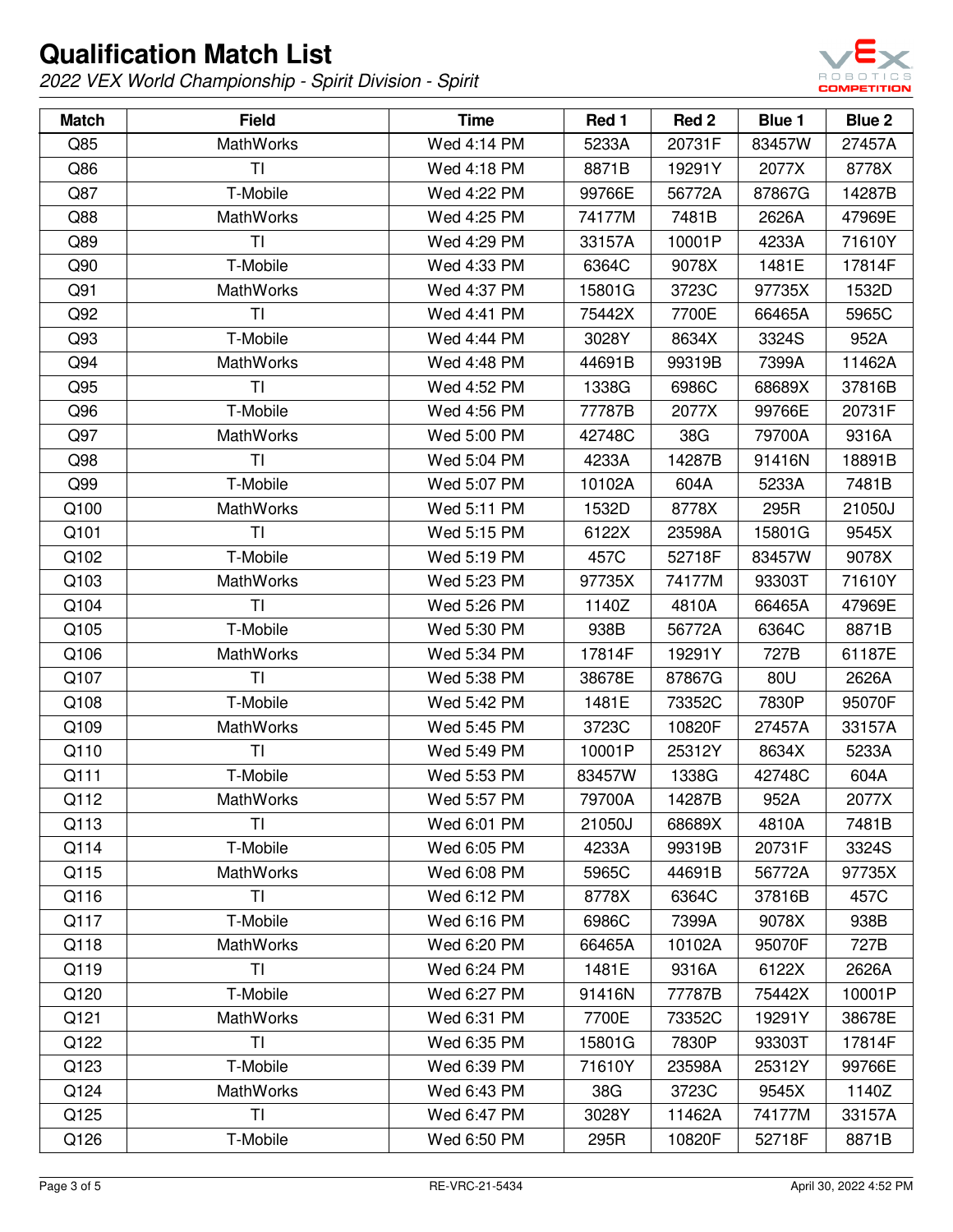

| <b>Match</b> | <b>Field</b>     | <b>Time</b>  | Red 1  | Red 2  | Blue 1 | Blue 2 |
|--------------|------------------|--------------|--------|--------|--------|--------|
| Q127         | <b>MathWorks</b> | Wed 6:54 PM  | 47969E | 1532D  | 87867G | 18891B |
| Q128         | TI               | Wed 6:58 PM  | 27457A | 80U    | 61187E | 1481E  |
| Q129         | T-Mobile         | Thu 8:15 AM  | 97735X | 2626A  | 66465A | 4233A  |
| Q130         | <b>MathWorks</b> | Thu 8:18 AM  | 938B   | 3324S  | 9316A  | 8778X  |
| Q131         | ΤI               | Thu 8:22 AM  | 6364C  | 91416N | 99319B | 5965C  |
| Q132         | T-Mobile         | Thu 8:26 AM  | 5233A  | 93303T | 68689X | 14287B |
| Q133         | <b>MathWorks</b> | Thu 8:30 AM  | 9078X  | 38678E | 23598A | 8634X  |
| Q134         | TI               | Thu 8:34 AM  | 74177M | 17814F | 7700E  | 7399A  |
| Q135         | T-Mobile         | Thu 8:38 AM  | 8871B  | 20731F | 25312Y | 604A   |
| Q136         | <b>MathWorks</b> | Thu 8:42 AM  | 295R   | 95070F | 77787B | 1338G  |
| Q137         | TI               | Thu 8:46 AM  | 99766E | 37816B | 3028Y  | 10102A |
| Q138         | T-Mobile         | Thu 8:49 AM  | 457C   | 47969E | 80U    | 19291Y |
| Q139         | <b>MathWorks</b> | Thu 8:53 AM  | 952A   | 10820F | 15801G | 44691B |
| Q140         | <b>TI</b>        | Thu 8:57 AM  | 2077X  | 38G    | 1532D  | 56772A |
| Q141         | T-Mobile         | Thu 9:01 AM  | 727B   | 7481B  | 11462A | 79700A |
| Q142         | <b>MathWorks</b> | Thu 9:05 AM  | 87867G | 27457A | 52718F | 10001P |
| Q143         | ΤI               | Thu 9:09 AM  | 4810A  | 42748C | 73352C | 3723C  |
| Q144         | T-Mobile         | Thu 9:13 AM  | 1140Z  | 21050J | 83457W | 6986C  |
| Q145         | <b>MathWorks</b> | Thu 9:17 AM  | 33157A | 9545X  | 61187E | 7830P  |
| Q146         | TI               | Thu 9:21 AM  | 18891B | 75442X | 6122X  | 71610Y |
| Q147         | T-Mobile         | Thu 9:24 AM  | 9316A  | 5965C  | 95070F | 3028Y  |
| Q148         | <b>MathWorks</b> | Thu 9:28 AM  | 9078X  | 37816B | 15801G | 74177M |
| Q149         | TI               | Thu 9:32 AM  | 23598A | 17814F | 2626A  | 91416N |
| Q150         | T-Mobile         | Thu 9:36 AM  | 79700A | 56772A | 457C   | 93303T |
| Q151         | <b>MathWorks</b> | Thu 9:40 AM  | 1338G  | 8871B  | 87867G | 7399A  |
| Q152         | <b>TI</b>        | Thu 9:44 AM  | 73352C | 68689X | 10820F | 11462A |
| Q153         | T-Mobile         | Thu 9:48 AM  | 8778X  | 6986C  | 1481E  | 14287B |
| Q154         | MathWorks        | Thu 9:52 AM  | 7830P  | 38678E | 47969E | 44691B |
| Q155         | TI.              | Thu 9:55 AM  | 66465A | 5233A  | 3723C  | 18891B |
| Q156         | T-Mobile         | Thu 9:59 AM  | 10001P | 9545X  | 727B   | 80U    |
| Q157         | <b>MathWorks</b> | Thu 10:03 AM | 1140Z  | 52718F | 99766E | 99319B |
| Q158         | ΤI               | Thu 10:07 AM | 71610Y | 61187E | 83457W | 8634X  |
| Q159         | T-Mobile         | Thu 10:11 AM | 6122X  | 7481B  | 20731F | 295R   |
| Q160         | <b>MathWorks</b> | Thu 10:15 AM | 7700E  | 1532D  | 10102A | 27457A |
| Q161         | TI               | Thu 10:19 AM | 42748C | 3324S  | 6364C  | 25312Y |
| Q162         | T-Mobile         | Thu 10:23 AM | 97735X | 4810A  | 2077X  | 75442X |
| Q163         | <b>MathWorks</b> | Thu 10:27 AM | 77787B | 4233A  | 38G    | 938B   |
| Q164         | ΤI               | Thu 10:30 AM | 604A   | 21050J | 33157A | 952A   |
| Q165         | T-Mobile         | Thu 10:34 AM | 19291Y | 7399A  | 7830P  | 3723C  |
| Q166         | <b>MathWorks</b> | Thu 10:38 AM | 99766E | 80U    | 91416N | 10820F |
| Q167         | <b>TI</b>        | Thu 10:42 AM | 2626A  | 18891B | 79700A | 9078X  |
| Q168         | T-Mobile         | Thu 10:46 AM | 83457W | 727B   | 8778X  | 68689X |